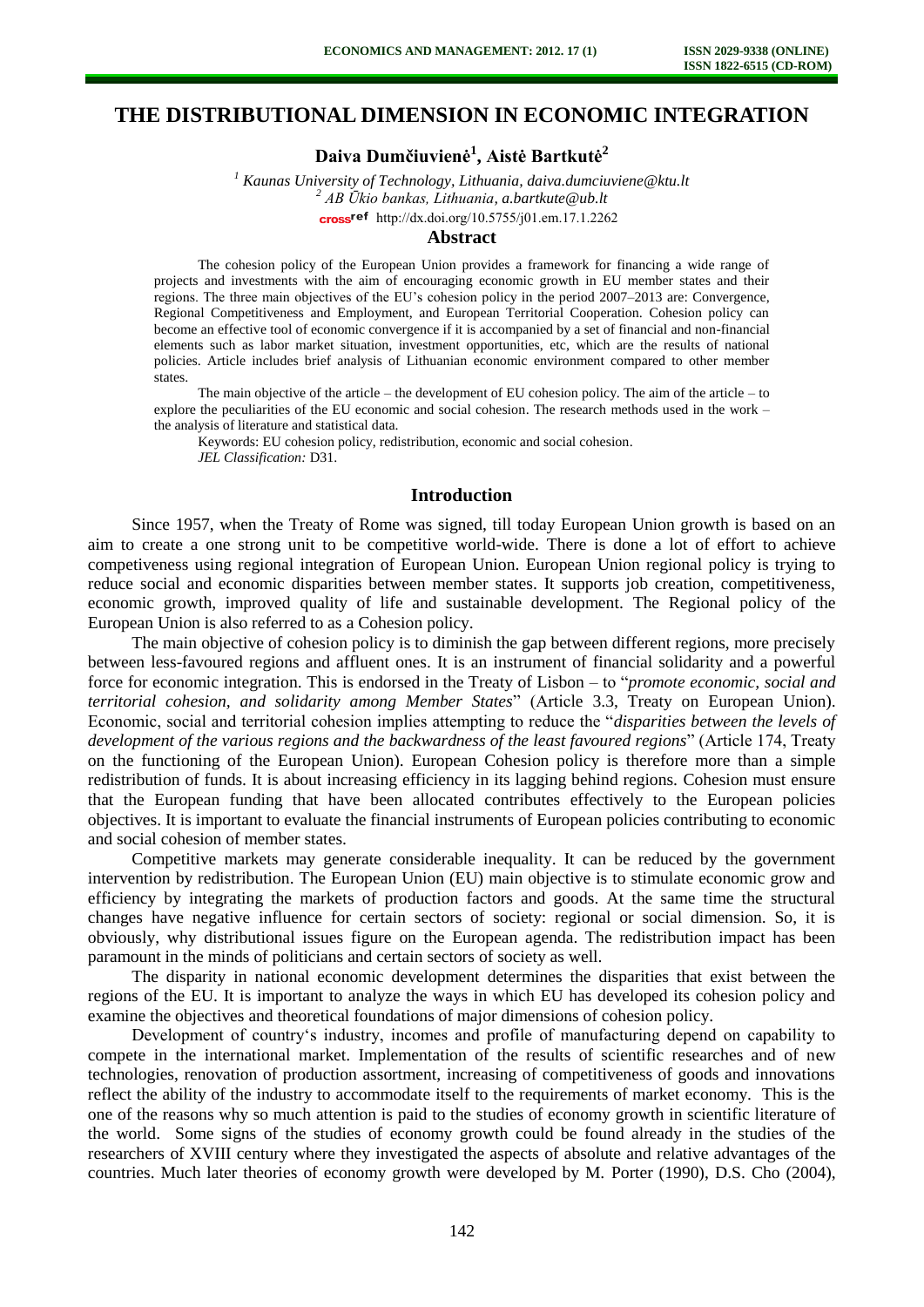D.Dumčiuvienė (2011), P.Krugman (2003), A.M.Rugman (2005), W.R.Cartwright (2005) and others. In Lithuania problems of economy growth were analyzed by Z.Lydeka and A.Gineitas (1994), J.Urbonas, I.Maksvytienė (2002-2003), V.Snieška (2008), V.Snieška (2002) and others. Despite huge interest in the problems of economy growth, it's theoretical explanation remains one of the most difficult and most complex questions. This is decided by extent and versatility of concepts of economy growth because this phenomenon is being studied from the different perspectives, environment and context.

The use of the concept of economy growth while talking about regional, national and over national policy still remains the object of discussions. The axis of this polemic was legality of analogies between descriptions of competition of micro economical enterprises and competition of national economy and that affected a clear convergence between the extent of estimation of competition and the union.

In the context of European Union Lithuania is a one unit, which is trying to increase level of development and to create a modern and competitive economy. However, regional policy does not end in the one level of integration. There are disparities among the region inside Lithuanian territory. That is why there should be defined European regional policy and national regional policy of each member state. The results of Lithuania macroeconomic situation analysis shows Lithuania's results on coordinating internal Lithuania regional policy and level of EU fund impact to a internal EU regional policy on Lithuania.

In this paper the authors discussed the effect of European Union cohesion policy on economy growth. More specific attention has been paid to the following sets of measures: redistribution schemes and ways of development, the use of European Union policies in levels of integration, economy growth policy and cohesion.

The object of the research is the aspects of implementation of financial instruments aiming social and economic cohesion in Lithuania.

The aim of the paper is to analyze the impact of European Union funds on development of Lithuanian economy.

## **Redistribution schemes and ways of development**

The distribution of welfare among the partners in an integration process is an important political and economic issue. The main aim is to stimulate grow of poorer countries. The most frequently stated arguments for regional policy are: the easing of adjustment problems in economies undergoing major transformations, the employment of unemployed resources by optimizing the allocation of production. There are theoretical arguments that answering question: whether integration contributes more or towards less disparity.

The theoretical Heckscher-Oglin-Samuelson model explains that factor returns tend to convergence when markets are opened up. It happens in creation a customs union and common market.

The convergence theory predicts that factor incomes in all regions of an integrated economic area like European Union will eventually converge, because there are sufficiently strong adjustment mechanisms in the form of goods and factor movements within the integration area (Rehme, 2006). It mean, that there is not need for regional policy. Competition policy and liberalization of barriers to the free movement of goods, factors of production and technologies are the only necessary measures in order to eliminate regional disparities.

Another theoretical explanation says, what divergence may occur as well. It depends on initial imbalance of countries (regions) economic development. Favor regions that have technological advantage attract investments. At the same time, labor tends to move to regions or areas with the better job career. Generally speaking, divergence theory predicts the development of a heterogeneous economic landscape within the integration area with significant differences in the factor returns in central and peripheral areas (C.Eckel, 2007). This leads to out-migration of mobile factors from poor to rich regions, which widens the disparities even further. Supporters of divergence theory argue that action by governments is required to bring about regional convergence.

The new grow theory emphasizes on market access, technological change, human capital, international competitiveness, economics of scale, institutional efficiency (Ali M. Kutan, Taner M. Yigit, 2007). Some countries find ways of good combination and grow, others fail to do so.

The redistribution issues may arise within regions, between regions/countries and between persons. Within regions, resources need to be relocated between sectors as firms from non-competitive import substituting sectors must be compensated by increased employment and activity in other sectors. If this reallocation does not take place, integration could result in winners and losers. The inability of regions to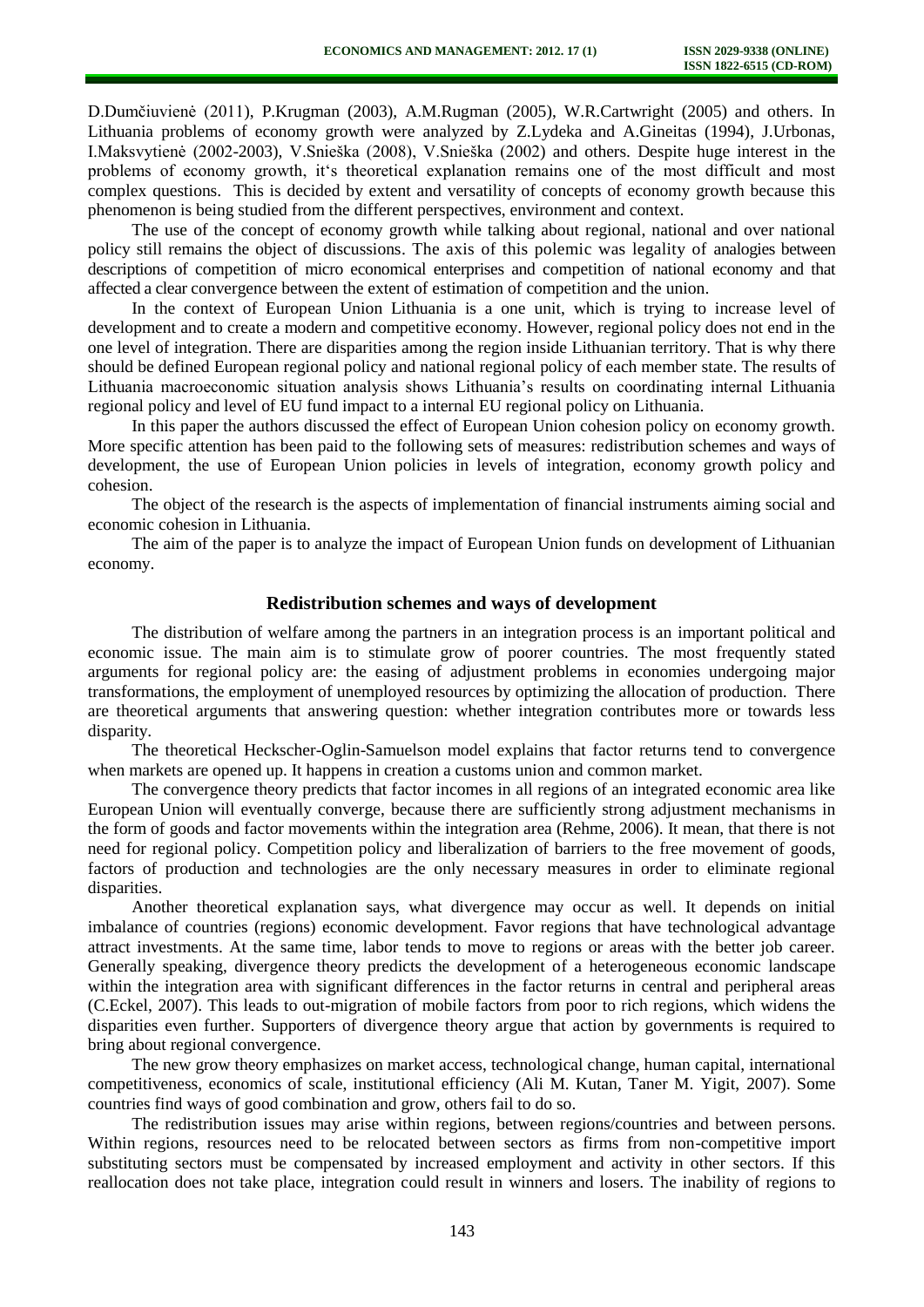shift resources from one activity to another indicates internal structural rigidities. According to this viewpoint, integration itself would not be enough to bring increased real convergence. A range of other policy actions and instruments would be required (Hall, Smith, 2001).

So, because social equilibrium not always can be reached, governments have policies which influence the distribution of wealth over persons, regions and categories. In defining their redistribution schemes, member states can make use of three main variables: the choice of assisted areas, the aid intensities granted to investments in those areas and the size of the budget allocated to regional policy in total.

There are two reasons for intervention: efficiency and equity. Both they have regional and social dimensions. For example, the government's programme for higher labor mobility, or programme for retraining workers for new conditions in restructured industry (Farrell, 2004).

The schemes of social security may be developed by government in terms of equity.

#### **The use of European Union policies in levels of integration and cohesion**

The need for redistribution changes as integration reaches higher stages. The main policies in customs union are the internal liberalization and the development of common foreign trade policy. In this level of integration member states use trade policy instruments. Costs and benefits may be very unequally distributed among countries depending on country ability to materialize the benefits.

The need for redistribution changes as integration reaches higher stages. The main policies in Europe's trade policy seeks to create jobs, investment opportunities and growth for European companies – and for the wider economy - by increasing their opportunities to trade with the rest of the world. European trade policy helps to open new markets for European exports through trade agreements with other countries which reduce the tariffs and other barriers to the markets of potential trading partners. In addition, the European Commission works on a day to day basis to remove specific barriers and obstacles encountered by exporters, to open up new opportunities for European investment, and to reduce counterfeiting and piracy of European goods. An open and fair international trading system is one of the foundations of Europe's competitiveness.

Common market creates the conditions for free movement of production factors (Farrell, 2004). Labour and capital flows to the regions offering the best location for investment. Capital in particular tends to move to those areas that have already the best position. Labor move from low-wage countries. So, these movements may have risk of unbalanced development.

Operation of economic and monetary unit curtails the instruments available to national states. The progress of harmonization depends more on supranational policies and national instruments lose some their power to control regional development. The highest forms of integration use two types of instruments: interpersonal transfers and interregional. The first one deals directly with individual, the second one – with regions. Poor regions may receive more from the central state to finance their programs.

In matters of cohesion there are a range of actors and institutions involved.

The European institutions involved in cohesion policy are European Commission, Committee of the Regions, Economic and Social Committee and employer's organizations.

The policy of the Union is based on a principle of partnership as the main element of good management (Eckel, 2007). Partnership is a set of rules and procedures that prescribe European Commission, national governments, regional authorities and representatives of social actors collaborate closely together and plan, implement and evaluate European Union funded cohesion programs. The management system of all levels which is based on strategic method and includes Union's institutions of national, regional and local authority and the pasties concerned helps to ensure that the actions will be fitted to the specific conditions and firmly pledge oneself to seek for the success will be made.

## **The implication of European Union Structural Funds to Lithuanian economic and political environment**

The main potential benefit of EU Structural Funds in Lithuania is the fact that Lithuania making use of EU funds can carry out investment, which would not exist without the EU Structural Funds. Lithuania is a net of EU funds recipient, i.e., from the EU Structural Funds, Lithuania receives more money than pay taxes to the EU budget. This shows that Lithuania is making use of EU structural funds, use of intra-EU redistribution of the more economically developed countries to less developed countries.

EU funds also can be used for transformation of the partially or fully state-owned sector (e.g. education, public administration, social security). This would reduce the tax burden. By using the EU funds,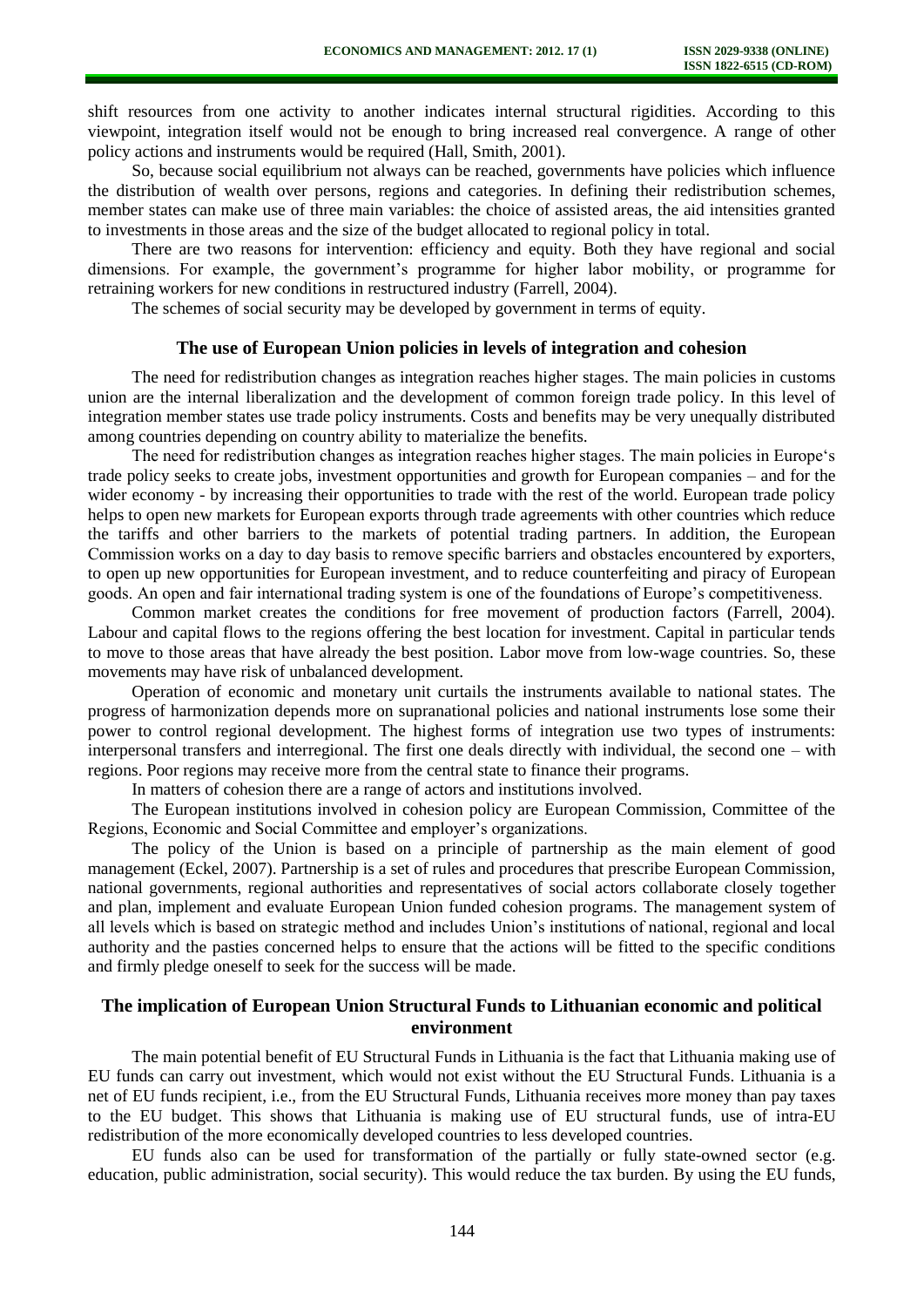the private sector has the potential to invest more, to take projects without EU funding not buy. European Union member states imposes different obligations, the EU funds can also be used to implement the mandatory EU standards in Lithuania.

Whether the use of EU assistance reaches its goals depends on many factors. The main benefit of EU structural funds take-up criteria is that the EU funds should be used purposefully and effectively. It is important that the EU funds would be efficient distributed across the state and create a mechanism at national level priorities, not only partially.

Such investments as the EU Structural Funds may cause undesirable economic consequences that characterize public investment and government support. Public investments driven by market forces do not work, the projects are selected according to established criteria rather than by market needs, which is changing while long period of time when funds are requested and projects are done.

Use of EU funds can contribute to different operating conditions for business development. Not everyone gets part of structural funds and only those sectors with priority given to EU support. It becomes much harder to compete in the market for those who did not receive funding. Companies that have received EU support compete with companies which did not receive it. Exceptional conditions are created in sectors which were given the priority to EU support, as well as different operating conditions for an EU contribution of the Lithuanian allocation rules and criteria for each businesses or enterprises are distinguished from each other. EU funds become an instrument by which the government rather than market allocate resources to shape the economic structure.

European Union Structural Funds have affected prices in the country. Rapid Lithuania economic growth has been associated with price increases, there was looking for different ways to stop inflation often suggested to use price regulation mechanisms. When economy slows down, a decline of prices slowing down too, but from the end of 2010 prices started to increase again. This was an effect of big flows of money to Lithuania, so money piece did depreciate.

EU assistance real beneficiaries are often not those players for whom it is given. This kind of support transfer occurs when a large amount of funds to one sector artificially raise the demand for sectors resources, so - and prices. So, for one sector allocated EU funds are also directed towards bringing the benefits and use of resources to these sectors suppliers. This means that the EU support benefits cannot be accurately locked onto a specific sector.

Access to the EU assistance funds may change the motivation of the private sector, i.e. EU funds may not be potential secondary specific business problems solution (lack of skills, marketing skills resolution), while one of the core business objectives and ways to survive. This means that the number of employed productive people is reduced. Resources that could be used to create added value to the economy, is wasting not for competing in quality of goods or services that better meet consumer needs, but competing for the support, which does not create any added value.

In order to benefit themselves, market players may seek to influence the EU funds management entities decisions on the allocation of funds, their use of control and so on. Therefore, the process of absorption of EU funds creates conditions for corruption in the country to emerge.

In 2009 Odysseas Katsaitis and Dimitris Doulos analyzed the EU structural funds and foreign direct investment relationship in the 15 EU countries. The main findings were that the impact of Structural Funds for foreign direct investment is not always positive and depends on the quality of institutional infrastructure in the country. In countries with high corruption levels, low quality of public institutions, the Structural Funds can only worsen the country growth and attracting foreign investment prospects.

Philipp Mohl and Tobias Hagen in 2010 published an article, which studied the use of EU funds for regional development. The article states that the EU Structural Funds often finance projects that are not cost effective, because they are influenced by the operation of the political motives and opaque payments. Also, since all of the EU structural funds projects have to be co-financed, the possibility of using EU funds to support public sector displaces a more cost-effective public investment projects, which would had been taken without EU funding. This may reflect adversely on regional development.

The general conclusion of studies analyzing the impact of EU funds - the EU structural funds benefit very much linked to how and in what economic development environment (fiscal, regulatory and business conditions, government institutions and transparency) of these funds are used.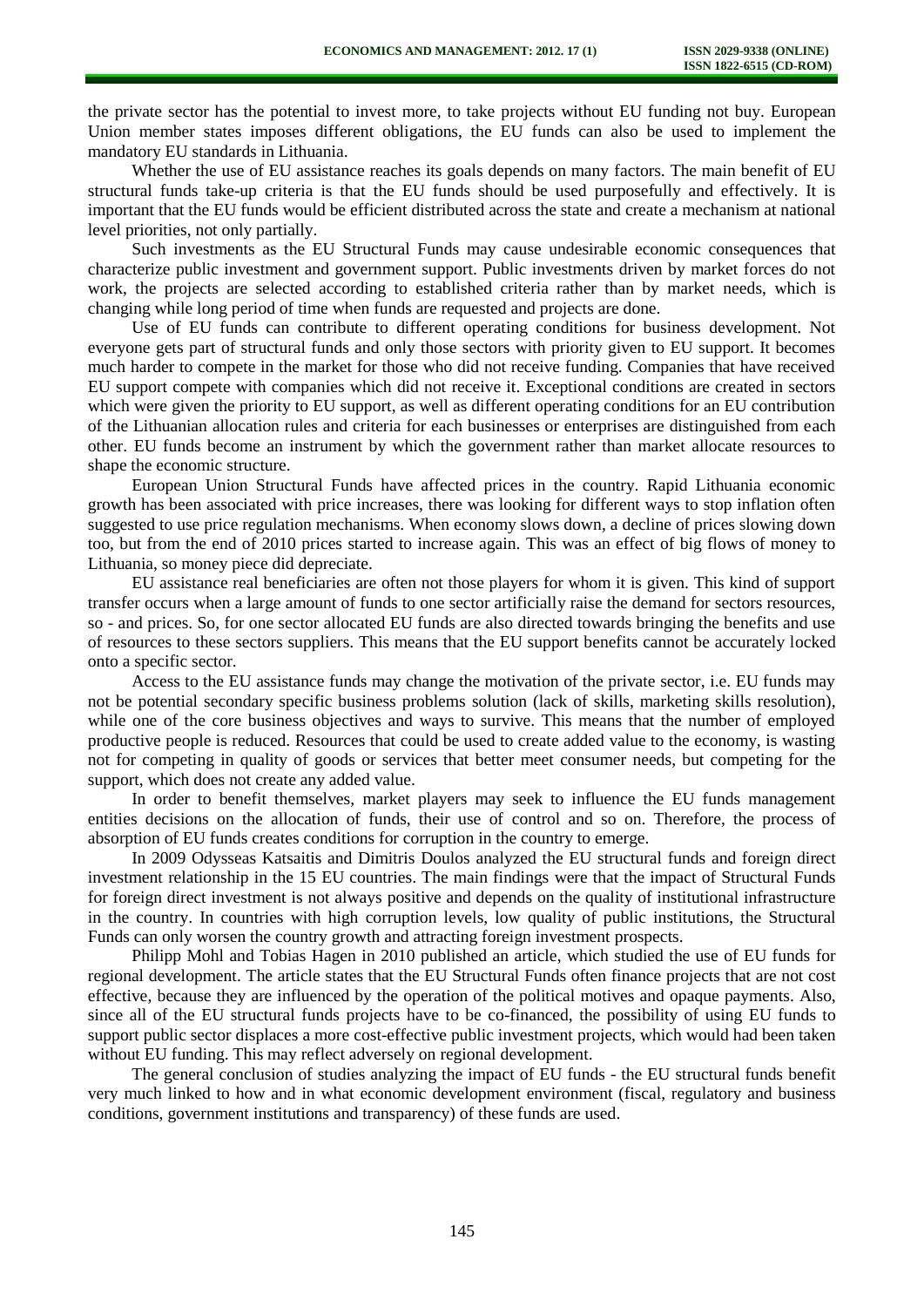### **The impact of European Union Structural Funds on economy of Lithuania**

Eight years have already passed since the day Lithuania became a full-fledged member of the EU. A good number of positive changes took place in the country during this period, while one of the most striking - EU assistance.

Within this period Lithuania disbursed about three billion litas of EU input for various EU-financed areas under the Single Programming Document (SPD) and this was 95% of all EU allocated funds. Also about 3,5 thousand projects were implemented. This has been a conclusive proof that Lithuania lack neither energy, nor knowledge in preparation and implementation of projects. The global objective of the Development Plan 2004-2006 was therefore to: "Strengthen the preconditions for growth in long-term national economic competitiveness and to facilitate the transition to and development of a knowledge-based economy characterized by increasing GDP levels and strong employment growth, leading to higher living standards and increasing well-being for all Lithuania's inhabitants". In 2009 evaluation results of EU SPD impact for GDP of Lithuania showed that for SPD support in 2006 GDP increased by 1,2%, in 2007 – 1,6% and the maximum effect observed in 2008, which amounted to about 2,2%. This and other results of evaluation SDP funds use justify the impact of SPD fund on Lithuanian economy.

It is difficult to evaluate the influence of EU SF support to state economy in terms of quantity. In order to do it, it is necessary to determine the direct and indirect impact of different measures. By the way, lastmentioned may be negative, as it was discussed before: for example, direct companies' support distorts market relation and makes not equal conditions for competition. However, wishing to evaluate the perspectives of state economy reasoned, it is purposeful to review it's development during last years.

Protracted crisis in the euro area does negative influence on Lithuanian macroeconomic situation, also does negative impact to confidence of investors. In beginning of the year 2012 the life in Lithuania is about the coming parliamentary elections, which will be held in 14 of September. The main problem of today government is to cope with budget deficit, which started to get bigger after euro crises started. Lithuania and other EU member states do have to follow signed Stability and Growth Pact, which requires a deficit do not exceed 3% of GPD. In the end of year 2011, government had to decide which of the following measures to choose, after GDP growth prognosis was reduced. The government considered whether to increase VAT rate from 21% to 23%, whether to start collect property tax. Decision was done to collect sum of 1 mil. Lt for budget deficit hole taxing 1% of each citizen's property market value over 1 mil. Lt. In conclusion, the year 2012 release tax burden for small businesses (increased income level for obligation to pay VAT rate and obligation to pay preferential income tax, same level of VAT rate) and complicated the tax burden for citizens (property tax, extended retirement age and no decisions from government about rising minimal monthly wage/pensions).

The World Bank indicates three risk factors, which may significantly worsen the economic situation in Lithuania. One of the biggest threats - the need for borrowing or foreign direct investment to fill the external financing "hole". WB predicts that to cover Lithuania's current account deficit, previous debts and interest return this year there will be needed 16,4% of GDP investments from abroad. Most of this amount (14,1% of GDP) for the previous debts. WB sees a risk that if investors will continue to reduce their portfolio risk (decreases since August last year), some countries (probably emerging markets) will not be able to borrow in international markets. That would threaten the heavily indebted countries to fiscal stability.

The World Bank refers to the risk of Lithuania's strong dependence on the debt crisis in the euro area. If the crisis spreads to the euro zone, Lithuania directly will feel the negative effects arising from exports, because Lithuania's trade exports to the EU for 2008-2010 accounted for about 70% of total exports. Some alternatives could help here –export diversion to non-EU countries or further growth in the domestic market. But macroeconomists are not very optimistic about last one.

WB also draws attention to the Lithuanian banks dependence on foreign banks. Lithuania loan-deposit ratio is 129%. If the cash flows from holding banks ends, local resources would not change it, multiple banks would be forced dramatically reduce lending to meet capital adequacy requirements.

**Gross Domestic Product (GDP)** over year 2011 amounted to EUR 30 616,5 million (LTL 105 712,5 mil.) (under prices of the day) as in 2010 GPD amounted to EUR 27 535,4 mil. (LTL 95 074,3 mil.). According to statistical data GDP growth of year 2011 compared to 2010 was 5,8%. GDP growth compared with year 2005 in 2011 was 11,38%, in 2010 – 5,2%, in 2009 – 3,7%, in 2008 – 21,8%.These results shows the crisis influenced Lithuanian macroeconomic situation in year 2009, but year 2011 was year of significant growth.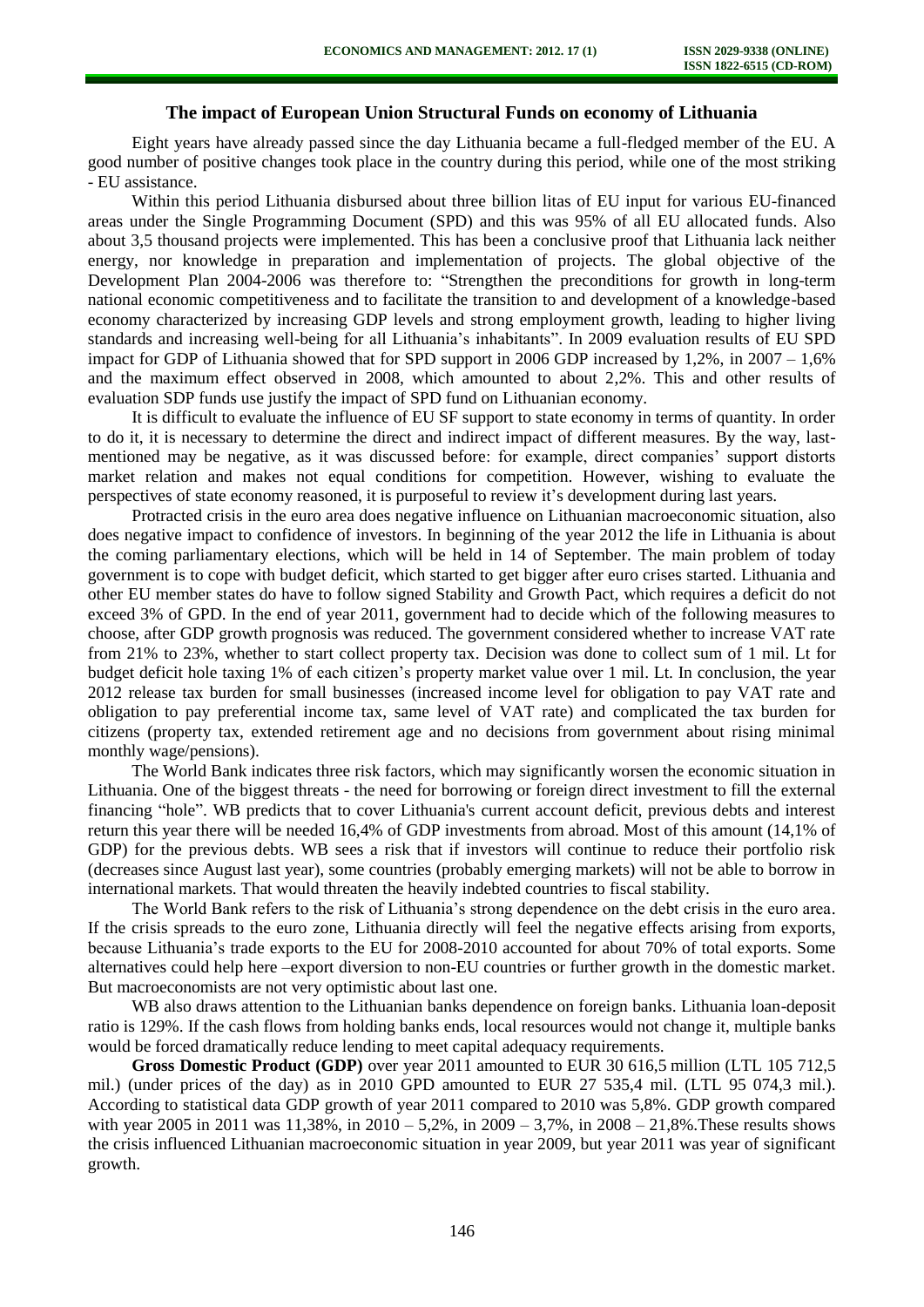Manufacturing, wholesale and retail sales, transportation and real estate had the biggest influence for GDP's growth in 2010. 16% of country's GDP in 2010 was created by the largest sector of economy in Lithuania – manufacturing. This industry was reduced by 15% percent in 2009 compared with 2008, while manufacturing increased by 8% in year 2010 compared with 2009. Food and beverages production industry was the biggest among other manufacturing industries and had a level of 22% of all manufacturing in 2010. This manufacturing industry is the main component until statistical data available (1995) in Lithuania. Manufacture of chemicals, chemical products and man-made fibres was growing at the a higher pace in 2010 compared to other manufacturing industries - at 26,1% compared to 2009. Food and beverages production increased at 14,7% in year 2010 compared to 2009.

GDP per capita was about EUR 9 496 (LTL 32 78) in 2011, that is 13,35% more than in 2010 and 19,2% more than in 2009, but 1,76% less than in 2008. Despite of the recovering GDP level compared to peak in 2008, economy level in Lithuania still stays 43% lower than in EU and about 55% lower than in Ireland (see Figure 1). Comparing the year 2010 results, we have the better GPD per capita ratio than EU countries: Bulgaria, Latvia and Romania. During year 2010 Lithuania has caught up 2% to EU level, but still misses additional 4% to reach peak in year 2008.



**Figure 1**. Lithuanian Gross Domestic Product per capita year 2010, comparison with EU countries (EU-27=100), (Eurostat, 2011)

**Investments.** Material investments amounted to EUR 2 645 mil. (LTL 9 133 mil.) in 3 quarters of year 2011. 39,8% of material investments were in public sector and 60,2% in private sector. 56% of material investment in this period was to construction and repairs of buildings and civil engineering structure, 38% to acquisition of equipment, machinery, transport vehicles and 6% to other materials. Compared to 3 quarters of 2010 material investments in 3 quarters of 2011 increased by 23% and compared to 2009 same period by 4%.

Material investments during year 2008-2010 decreased year by year. Material investments in year 2010 decreased by 23,3% compared to year 2009, by 58,5% compared to year 2008 and 62,3% compared to 2008. The most significant decrease during these years was in construction sector. Material investments in this sector in year 2010 decrease by 92% compared to year 2007. Sectors, which had reached the peak level of year 2007 in 2010, are electricity, gas, steam, air conditioning supply and water supply, sewerage, waste management and remediation activities.

The main structure of material investments in 3 quarters of 2011 contains 18% public administration and defence and compulsory social security, 15% of transportation and storage, 12% of manufacturing and 14% of real estate activities (see Figure 2). Human health and social work activities grew at a biggest level in 3 quarters of 2011 compared with same period in year 2010, at 128%. It is predicted, that manufacturing, construction, professional, scientific and technical activities and human health with social work activities were sectors, which grew at a highest temp compared to 2010.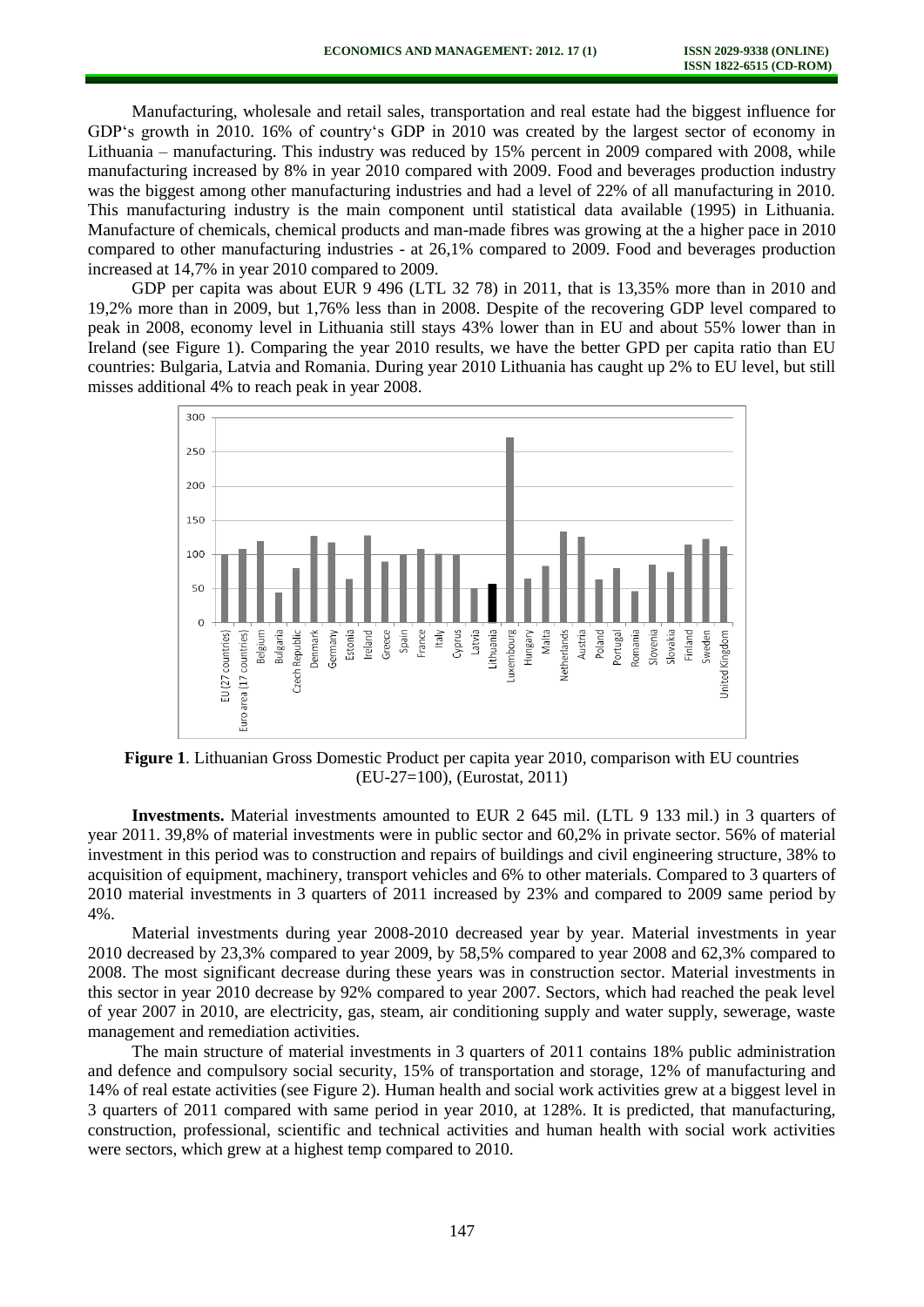

**Figure 2**. Lithuanian material investment in tangible fixed assets at current prices structure, % in 3 quarters of 2011, (Department of Statistics, 2012)

Foreign Direct Investments (FDI) in the end of 3 quarters year 2011 amounted to EUR 10,73 billion (LTL 37,06 billion). During this period it increased by 2,25%. FDI per capita was EUR 3 347,13 (LTL 11 556,97) on October 1st, 2011.

The biggest portion of FDI went towards manufacturing  $-31.6\%$ , wholesale and retail  $-13.9\%$ . financial services – 12,4%, real estate, rental and other commercial companies – 11,3%, logistics/transportation, storage and communication  $-10.9\%$ , energy, gas and water supply  $-6.7\%$ . The most significant increase of direct investments was made in manufacturing and wholesale and retail during 3 quarters of year 2011. The biggest investments in manufacturing sector was made to oil and chemical manufacturing  $-52\%$ , food, beverages and tobacco production  $-11.5\%$ , pharmaceutical products and pharmaceutical preparations production – 11,7%.

On October 1st, 2011 foreign investors by country that made the most significant investments: Sweden (14,35% of all FDI), Poland (13,02%), Germany (9,86 %), Netherlands (8,57%), Russia (6,28 %), Denmark (5,33%). There were 75,35% of all FDI during this period from countries of European Union and it amounted to EUR 8,09 billion (LTL 27,9 billion). From NIS countries there were EUR 738 mil. (LTL 2,55 billion) – 6,87% of overall FDI.



**Figure 3.** Inward Foreign Direct Investment from the rest of the world % of GDP year 2010, (EU-27=0,8), (Eurostat, 2012)

Figure 3 illustrates inward FDI to each EU member from rest of the world in per cents of GPD, where Lithuania rate is equal to 2,1%. Results shows, that Lithuania compared to European Union 27 countries index 0,8% flows are higher from other countries. That means that Lithuania is attractive to investors, but still we lose competition to countries like Estonia (8,1%), Ireland (12,7%), Malta (12,8%) and other. During years 2004-2009 the peak was in year 2006 (6,0%) and it decreased each year till 2009 (0,2%) in Lithuania.

**Inflation.** According to the harmonized consumer price index average annual inflation in 2011 accounted for 4,1% and was 2,9 per cent point higher than in 2010, also 0,7 per cent point estimated the Maastricht inflation criterion (3,4%).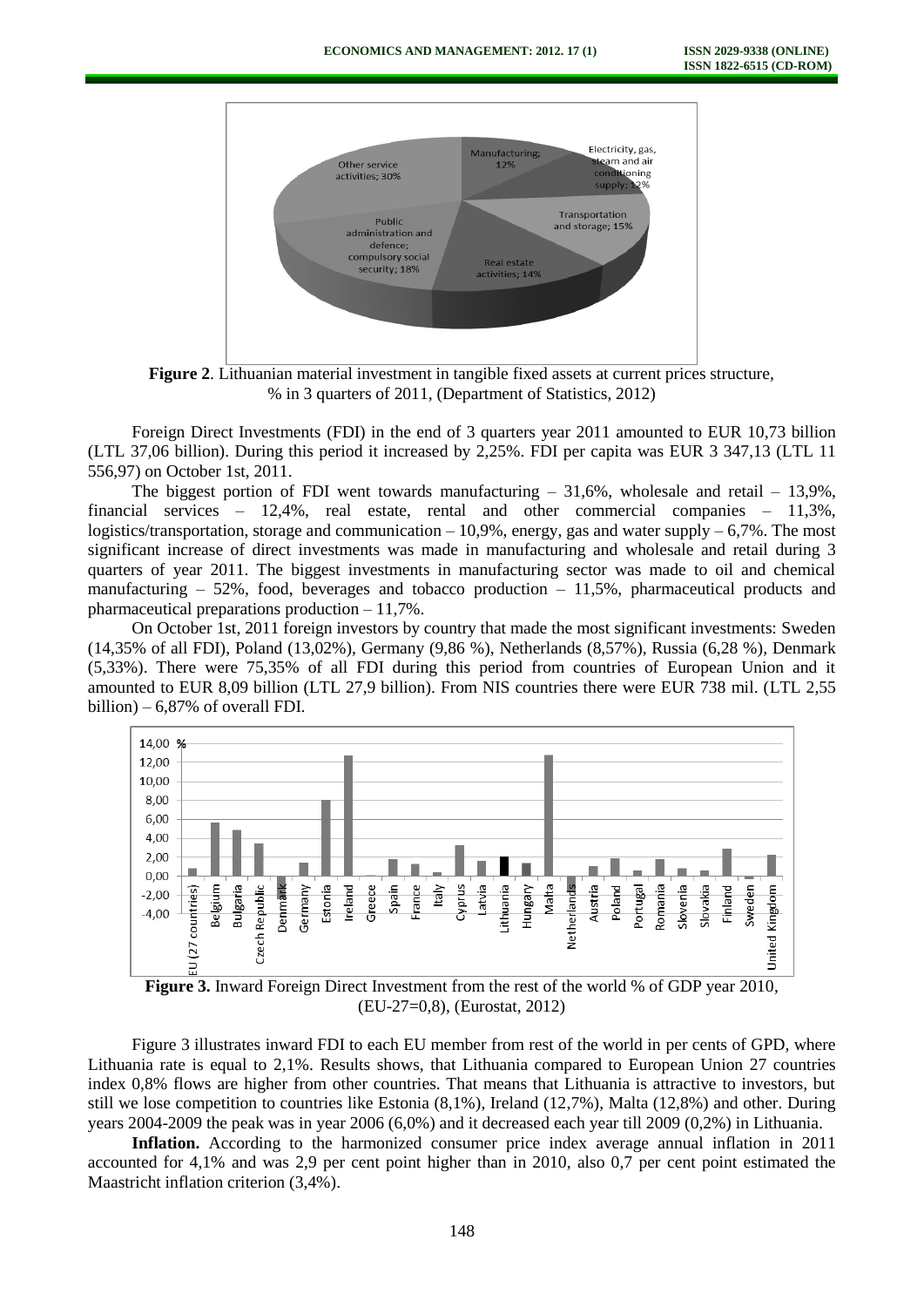| <b>Groups of goods and services</b>              | <b>Annual CPI (2011 12, as</b><br>compared of 2010 12) | Average annual change in prices<br>of consumer goods and services by<br>COICOP in 2011 12, % |
|--------------------------------------------------|--------------------------------------------------------|----------------------------------------------------------------------------------------------|
| Common                                           | 103,4                                                  | 4,1                                                                                          |
| Food and non-alcoholic beverages                 | 105,5                                                  | 8,3                                                                                          |
| Alcoholic beverages and tobacco                  | 101,6                                                  |                                                                                              |
| Clothing and footwear                            | 97,5                                                   | $-1,2$                                                                                       |
| Housing, water, electricity, gas and other fuels | 109,4                                                  | 8,3                                                                                          |
| Furnishings, household equipment and rutine      |                                                        |                                                                                              |
| maintenance of the house                         | 101,2                                                  | $-0,2$                                                                                       |
| Health care                                      | 100,6                                                  | 0,8                                                                                          |
| Transport                                        | 104,7                                                  | 8,1                                                                                          |
| Communication                                    | 97,8                                                   | $-3,1$                                                                                       |
| Recreation and culture                           | 98,8                                                   | $-1,5$                                                                                       |
| Education                                        | 100,7                                                  | 0,5                                                                                          |
| Hotels, cafes and restaurants                    | 103,9                                                  | 2,1                                                                                          |
| Miscellaneous goods and services                 | 101.6                                                  | 0,8                                                                                          |

**Table 1.** Changes of goods and services prices (Department of Statistics, 2012)

The annual inflation rate comparing year 2011 to year 2010 was mainly influenced by 5,5% increase in food and beverages, 9,4% increase in housing, water, electricity, gas and other fuels, goods and services, 4,7% increase in transport of goods and services (see Table 1). In 2011 consumer goods went up by 4%, services – 1,5%. In 2011 fish prices went at highest level among consumer goods, by 17,1%, and vegetable prices went down at a highest level – by 11,9%.

From 1991 until 2010, the average inflation rate in Euro area was 2,24% reaching an historical high of 5% in July of 1991 and a record low of 0,7% in July of 2009 (see Figure 4).



**Figure 4**. Lithuanian annual average rate of inflation change in 2011, comparison with EU countries (EU-27=3,1), (*Eurostat, 2012*)

In 2011 prices went up in all European members. The lowest annual rates were observed in Sweden (1,4%), Slovenia (2,1%), Czech Republic (2,1%) and France (2,3%), and the highest in Romania (5,8%) Estonia (5,1%) and Latvia (4,2%). The European members average annual rate was equal to 3,1% and it rose by 1% compared to year 2010. The annual inflation rate mostly increased in non-euro area countries, because annual inflation rate in euro area was 2,7% and lower than in all EU members.

**International trade.** Production exported during 2011 amounted to EUR 20 169 mil. (LTL 69 642 mil.), production imported to Lithuania for the value of EUR 22 636 mil. (LTL 78 159 mil.). The deficit for Lithuania's international trade amounted to EUR 2 467 mil. (LTL 8 517 mil.). Comparing to 2010 deficit increased by 23,19% and by 86% comparing to 2009.

The most important export and import partners in 2011 were – Russia (16,57% of export and 32,82% of import), Latvia (10,22% of export and 6,64% of import), Germany (9,3% of export and 9,74% of import)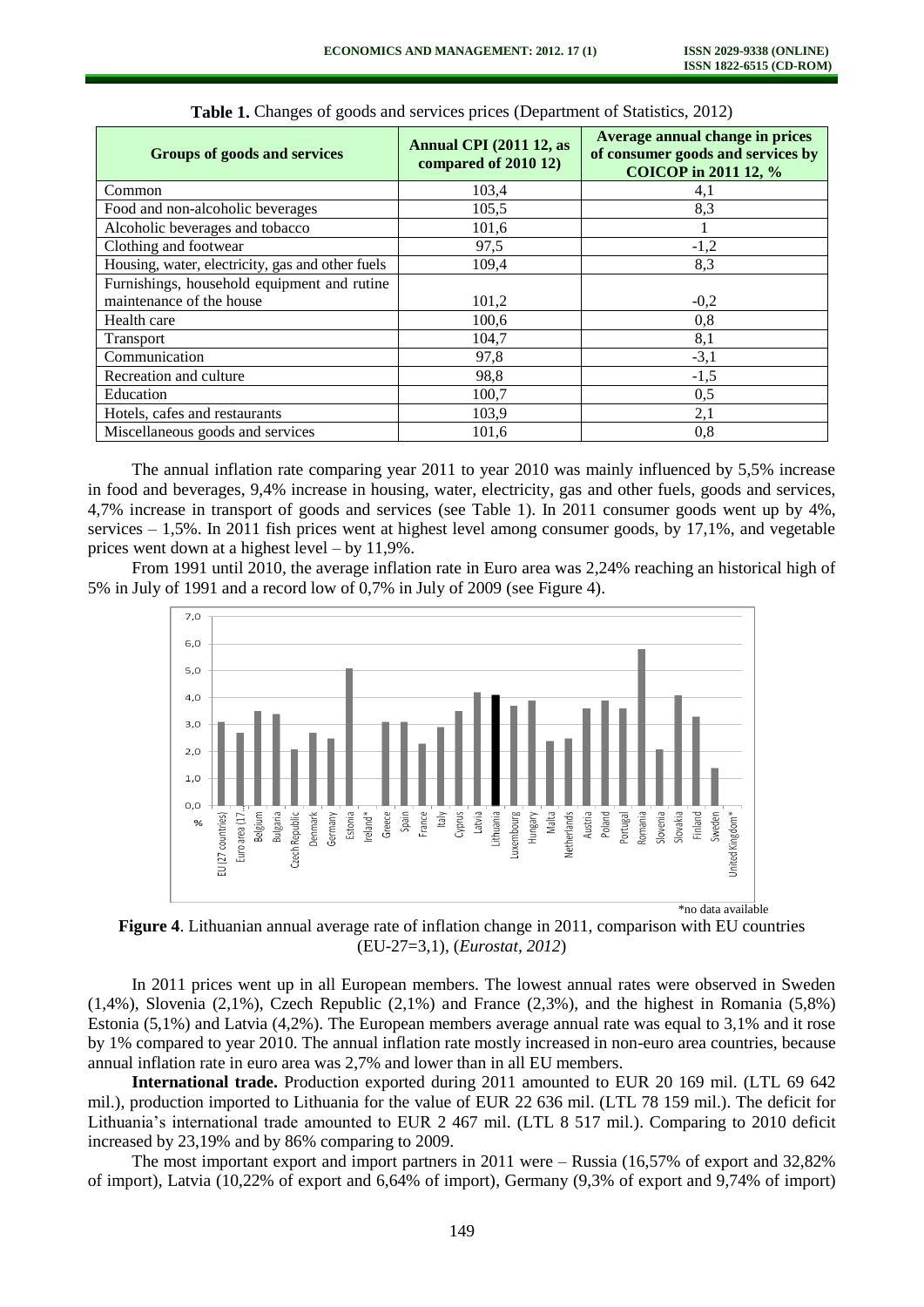and Poland (6,98% of export and 9,13% of import). The highest level of trade deficit was with Russia and amounted to EUR 4 087 mil. (LTL 14 112 mil.). The highest level of trade balance was with Estonia, and amounted to EUR 704 mil. (LTL 2 431 mil.). During year 2006-2011 Russia was always top of exporter and importer to Lithuania. Comparing to 2010 import increased by 29,02% and export increased by 36,39% with Russia and import increased by 46,86% and export increased by 56,81% comparing to 2009.

Mineral fuels, mineral oils and products of their distillation, bituminous substances, mineral waxes had a biggest amount of export and in the same time biggest amount of import in year 2011. This nomenclature was 25,34% of export and 33,71% of import, it's deficit amounted to EUR 2 520 mil. (LTL 8 701 mil.). The largest amount of this nomenclature was exported to Netherlands (17,17%). The largest amount of this nomenclature was imported from Russia (88,75%).

European Union member's production export during 2010 amounted to EUR 1 347 948 mil., production imported to European Union amounted to EUR 1 506 934 mil. The biggest exporters were Germany (28,1% of all export), France (11,4%), Italy (10,7%) and United Kingdom (10,5%). The biggest importers were Germany (19,4 % of all import), Netherlands (13,8%) and United Kingdom (13,6%). The main EU partner for export and import was United States (18% of all export and 11,3% of all imports), China (10,4% of all export and 19,4% of all imports) and Russia (6,4% of all export and 10,5% of all imports). The main product groups of export was machinery and transport equipment (42,4%) and chemicals and related products (17,4%). The main product groups of import was machinery and transport equipment (29,5%) and mineral fuels, lubricants and related materials (25,4%).

**Job market.** Economic crisis was one of the factors stipulating decrease of employment as well as increase of unemployment.

1619,7 thousand Lithuanian residents were employed in 2011, this is about 1% less than in 2010 and 1,3% more than in 2009. In 2011 there was 248,8 thousand unemployed residents in Lithuania. It declined by 42,3 thousand or 14,5% comparing to 2010. This difference was 23,7 thousand, it increased by 10,5% compared to 2009.

During 2010 there was lower number of unemployed female residents than male residents. Proportion of unemployed female residents was 47,7%, male residents – 52.3% in 2010. Proportion of unemployed woman in year 2009 was  $37,9\%$  and men – 62,1%. This means that in the year of crisis peak there was more men who lost their jobs, women unemployment number increase less compared to men.

Level of unemployment was declining in Lithuania during year 2011. Unemployment level in 2011 was 15,4%, in 2010 and 2009 – respectively 17,8% and 13,7%. Unemployment was declining in the whole country in 2011 comparing to ratio of the unemployed persons to the working age population in year 2010. In year 2011 the lowest ratio was in Kaunas (10,9%) and Klaipėda (10,7%) districts, the highest ratio was in Utena (14,3%) and Alytus (14,5%) districts. There is a big dispersion among mean – Lithuania ratio at 11,7%, this means there are disparities among districts in Lithuania.

Today one of the biggest problems related with unemployment is youth unemployment rate in Lithuania. Youth unemployment rate is much higher than EU average (22,1%). Lithuania on youth unemployment in the EU is in the fourth place from the end, there are Slovakia, Greece and Spain with higher youth unemployment. According to Department of Statistics, youth (15-24 years people) unemployment in the third quarter of in 2011 is 31,7%.



**Figure 5.** Lithuanian unemployment rate year 2011**,** comparison with EU countries (EU-27=9,6), (*Eurostat, 2012)*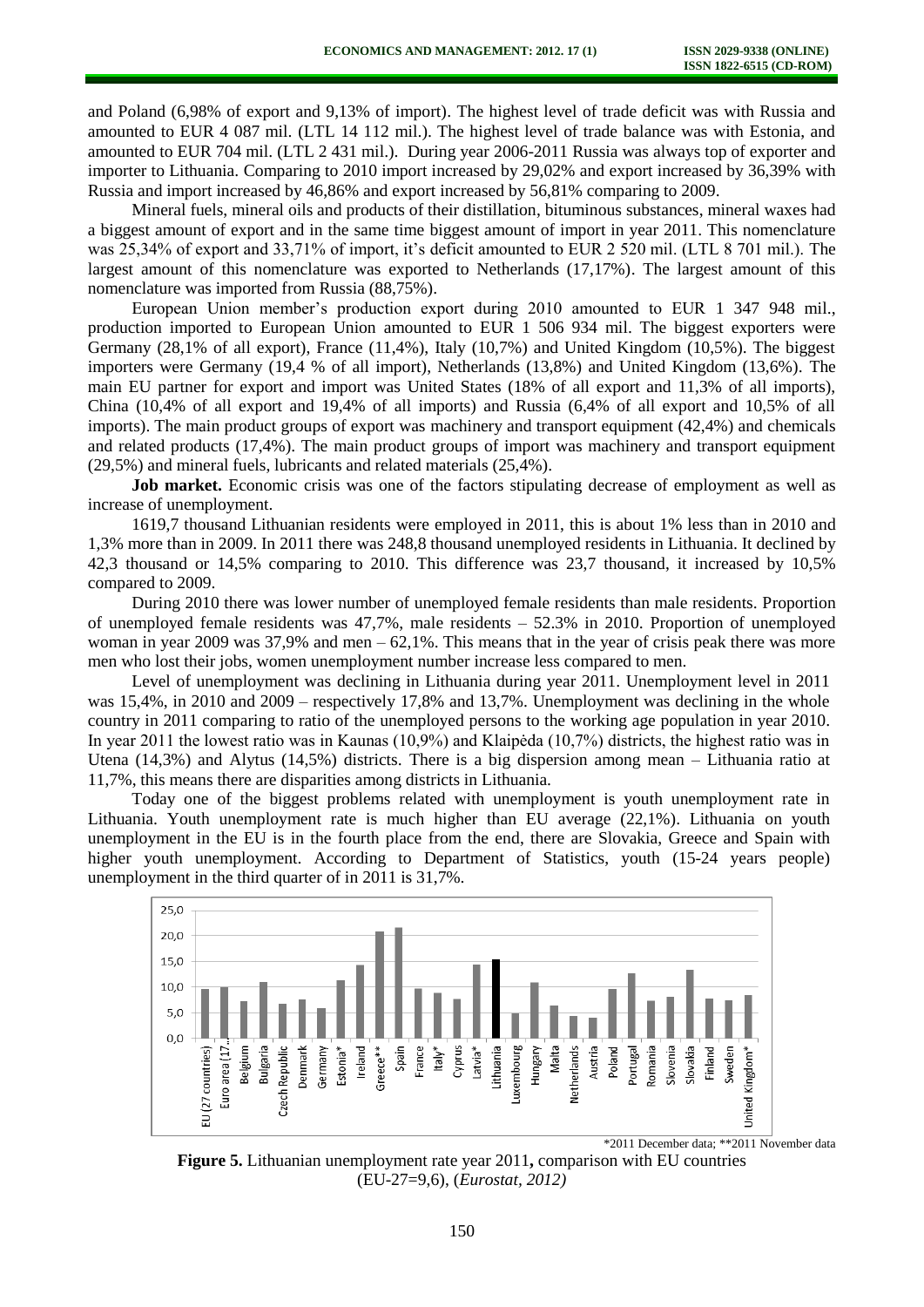European Union unemployment rate in year 2011 was equal to 9,6%. This is 0,1% less than in year 2010 and 2,5% higher than in year 2008. Lithuania had one of the highest unemployment rates among members (see Figure 5). Estonia was the country that during year 2011 decreased unemployment rate with a highest level compared with year  $2010$  – from 16,9% to 11,4%.

**Incomes.** The average net monthly earnings in Lithuania according to data from 2007 to 2011 increased in EUR 69,39 (LTL 239,6) and was equal to EUR 591,4 (LTL 2042). Compared to 2010, earnings increased 2,7%, and compared to 2009 decreased 0,6%. Minimal monthly salary was increased to LTL 800 (EUR 231,7) (33,33% increase) since January 1st, 2007. The most significant influences for changes in salary were: increasing demand for workforce, growing productivity, and increase of minimal monthly salary.

Today Lithuania has one of the lowest minimal wages among European union members. There are lower minimal wage just in Bulgaria (EUR 138,05) and Romania (EUR 161,91). Estonia (EUR 290) and Latvia (EUR 285,92) have one of the lowest minimum wages among members too. Highest minimum wages have Luxembourg (EUR 1801,49), Ireland (EUR 1461,85), Netherlands (EUR 1446,60) and Belgium (EUR 1443,54). This is about 6,5 times more than in Lithuania. Some members (Denmark, Germany, Italy, Cyprus, Austria, Finland and Sweden) do not limit minimal wage.



**Figure 6.** Lithuanian inequality of income distribution - S80/S20 quintile ratio year 2011**,**  comparison with EU countries (EU-27=5), (*Eurostat, 2012*)

Figure 6 illustrates the ratio of total income received by the 20 % of the population with the highest income (top quintile) to that received by the 20 % of the population with the lowest income (lowest quintile). As results show, Lithuania has the highest ratio of inequality of income distribution (7,3) compared to other EU members. This means, that there is a big gap between people from income point of view. Other countries with high ratio – Latvia and Spain (6,9). The lowest level of ratio is in Hungary (3,4), Slovenia (3,4), Czech Republic (3,5) and Sweden (3,5).

**Migration.** In 2010 his departure declared more than 83 157 people. It is nearly four times more than in 2009. Such a sharp rise in emigration declared is essentially related to the Health Insurance Law as amended. Under this law, all residents registered in Lithuania must pay the state health insurance premiums. Emigrants, who were not declared their departure, had to pay these premiums. To avoid such payments, and even a few years away, but officially declaring his departure, emigrants rushed to do so in 2010. Therefore, in 2010 emigration has increased so dramatically. Although these changes became more reliable migration statistics, it is important to note that not all emigrants declared his departure from Lithuania before. In 2011 emigration decreased, there were 53 863 people, who declared departure.

The main reasons for emigration in Lithuania are relatively low wages and high unemployment. However, the IOM Vilnius office study found that the decision to emigrate affect for the other socioeconomic factors too, such as social insecurity, the lack of justice, unsatisfactory conduct by employers to employees, as well as better career prospects abroad. Most of the emigrants lost their jobs, for example, 85%individuals declaring his departure in 2010 indicated that prior to departure, they were unemployed for one year or longer.

In 2010 about 50% of all emigrants went to Great Britain and 15% to Ireland, Norway (5,8%), Germany (4,6%) and Spain (4,3%). Prior to joining the EU, Lithuania most people immigrated to the Russian Federation, the Common wealth of Independent States countries and United States of America.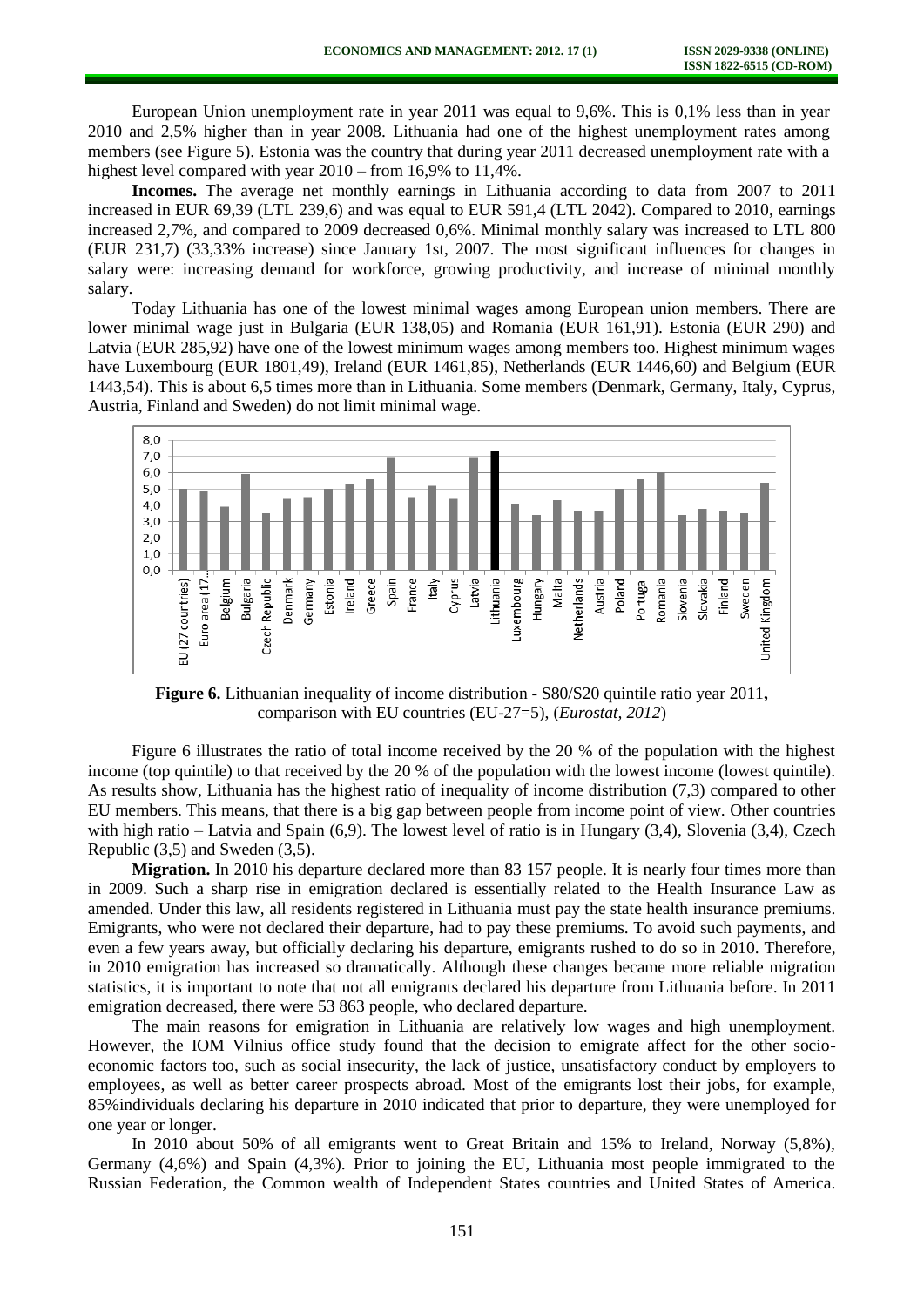Emigration trends may change in the near future. In May, 2011 its labor market to citizens from Lithuania opened Austria and Germany. They may become attractive target countries to immigrants from Lithuania. In 2010 typical expatriate of Lithuania was a young with no family an educated person (male or female) mostly leaving to Great Britain.

Meanwhile, the number of immigrants to Lithuania is relatively small. Over the last decade in Lithuania per year came about 6 500 people. Most of them were returning citizens of Lithuania.

**Indicators of government sector.** In 2010 Lithuanian general government deficit was -7% of GDP according to ESS'95 methodology. Rate decreased by 2,5% compared to year 2009 and increased by 3,7% compared to year 2008. Governmental sector's debt increased from 29,4% GDP in 2009 to 38,0% GDP in 2010, in year 2008 this rate was equal to 15,5%.

According to Maastricht Treaty, [Government deficits](http://www.unc.edu/depts/europe/euroeconomics/Budget%20Deficit%20and%20Debt.php) were limited to be no larger than 3% of GDP and [Government debt](http://www.unc.edu/depts/europe/euroeconomics/Budget%20Deficit%20and%20Debt.php) was limited to be no larger than 60% of GDP. Today most members do not meet these limits of Maastricht Treaty.

In 2010 European union governmental sector's debt was equal 80,1% GPD, countries like Belgium (96,2% GPD), Germany (83,2% GPD), Ireland (92,5% GPD), Greece (144,9% GPD), France (82,3% GPD), Italy (118,4% GPD), Hungary (81,3% GPD) and Portugal (93,3% GPD) had a biggest debts in year 2010 (see Figure 7).



**Figure 7.** Lithuanian general government deficit/surplus as percentage of GDP year 2010**,**  comparison with EU countries (EU-27=-6,6%), (*Eurostat, 2012*)

Just few countries did meet the limit of government deficit. Biggest problem with deficit is in countries Ireland (-31,3% GPD), Greece (-10,6%), United Kingdom (-10,3%), Portugal (-9,8%) and Spain (- 9,3%). Problems with this rate started in year 2009, then this rate was equal to -6,9% in EU. In 2010 this rate seeks -6,6% GPD in EU.

According to Ministry of Finance, public debt at the end of 2011 amounted to LTL 41,7 billion. (39,4% of GDP). At the end of 2011 the central government debt amounted to LTL 38,5 billion, local government debt – LTL 1,6 billion, social security funds' debt – LTL 1,6 billion.

**EU funds assimilation.** The total amount of investments to be made into growth of Lithuania's economy stands at LTL 25 654 mil. (EUR 7 430 mil.), including LTL 23 389 mil. (EUR 6 774 mil.) of EU funds allocations for 2007-2013.

According to details from the institutions charged with administrating the EU's support in Lithuania, from the launch of Lithuania's EU structural assistance to Lithuania for year 2007 to 2013, a total of nearly 9 689 applications have been received, requesting assistance in an aggregate amount of LTL 27 640 mil. (EUR 8 005 mil.), which is 107,74% of funds allocated for funds implementation during this programming period.

All of the applications are being checked for compliance to EU structural assistance to Lithuania priorities and goals, the baseline screening criteria, the projects are being assessed for quality, continuity potential, economical efficiency, etc. In principle, the stages of project assessment and screening are already complete, nearly all of support agreements have been signed and every effort is now being made to guarantee the appropriate implementation of the projects.

By February 29, 2011, a total of 5 542 agreements have been signed for an amount of LTL 23 870 mil. (EUR 6 913 mil.) and LTL 11 505 mil. (EUR 3 332 mil.) sum of funds paid out to the projects.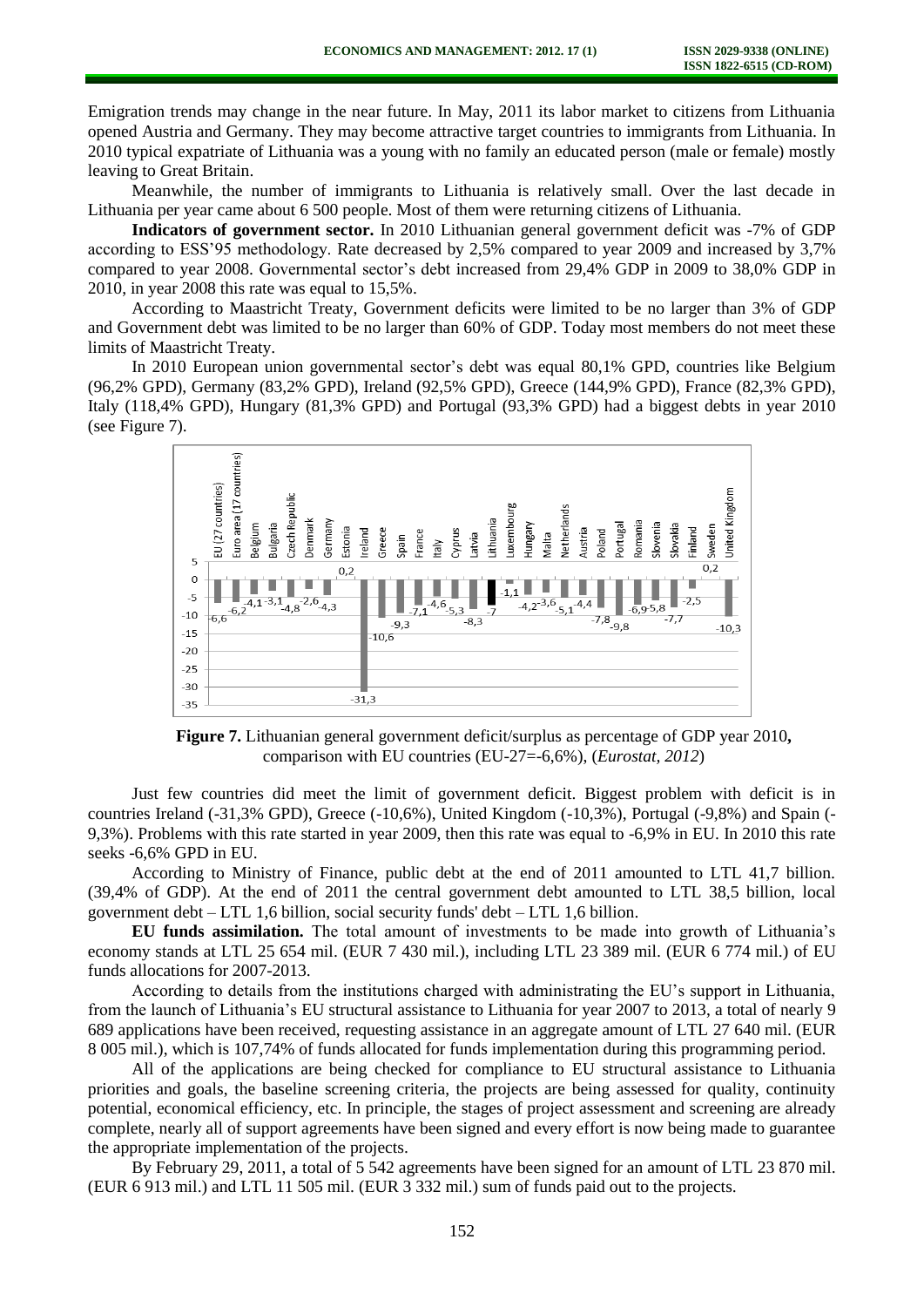There are four operational programmes for projects to be signed: Operational Programme for the Development of Human Resources (VP1), Operational Programme for Economic Growth (VP2), Operational Programme for Promotion of Cohesion (VP3), Technical Assistance Operational Programme (VP4). First 3 programmes have already received more request for funds than there are allocated and for these programmes are about 45% funds already paid out. VP4 has less popularity and there are just about 31% allocated funds paid out for projects.



**Figure 8.** EC payments made of all part of the EU Structural Funds allocated to country, 1 December, 2011 (*EC Directorate-General, 2012*)

At 1st of December, 2011 funds paid by the European Commission to Lithuania were about 36,8%. Across the European Union only Ireland (39,8%) exceeded Lithuania. The European Commission payments made to members from all parts of the EU Structural Funds in 1 of December, 2011 was about 22,8% (see Figure 8). However Lithuania still fails to comply with the plan provided for the absorption. It is important that the impact of EU funds in Lithuania's economy is growing, i.e. account for an increasing share of gross domestic product. In 2008 Lithuania absorption was approximately LTL 559 mil. EU support, which amounted to about 1% that year's GDP. 2009 and 2010 absorption was respectively LTL 2 659 mil. and LTL 3 047 mil., which accounted for about 3% that year's GDP. In 2011 was expected to absorb LTL 5 300 mil. and that would had led Lithuania to a plan at the end of year 2011 be absorbed about 50% of allocated EU structural funds, but compared to results of 1 of December, 2011 (36,8%), likely Lithuania did not meet the plan. In 2012 the plan is to get over LTL 7 000 mil. European Union funds and it will be absolutely the largest amount of EU funds spent in Lithuania during the entire period of Lithuania accession to the EU. According to European Commission Directorate-General, Lithuania successfully uses European Union's support for business development and transport infrastructure, but most difficult sectors are education and development, information and technology (IT) and the environment.

The problem of EU funds absorption occurred, when European Commission on 10 of February, 2012 stated that Lithuania absorbs EU structural funds with the unauthorized breaches, and suspended the payment of EU funds from the European Regional Development Fund and Cohesion Funds. Support will be updated when Lithuania will develop a plan to avoid damage. Lithuania reports estimates that the infringements were 1,93% of the total funds, but European Commission services consider four potential violations not included. In their inclusion, the infringement amount exceeds 4,36%. In addition, the EC is concerned about the damage, that can be systemic, which means - they can recur. Thus, the Lithuanian authorities have asked two months to prepare an action plan for the similar cases prevention.

### **Conclusions**

Lithuania, aborting EU structural funds, is using intra-EU reallocation of the more economically developed countries to less developed countries.

EU funds in Lithuania provide the opportunity to use them for investment, partially or completely restructuring state-owned sector, stimulate private sector investment results, which could not occur without EU support, or pay back would be less because of their high price. It is argued that the purposeful use of funds increases country's competitiveness and create conditions for faster economic growth.

EU Structural Funds can also cause undesirable economic consequences, which are characteristic of public investment and public support: the distortion of competition, crowding out private investment, higher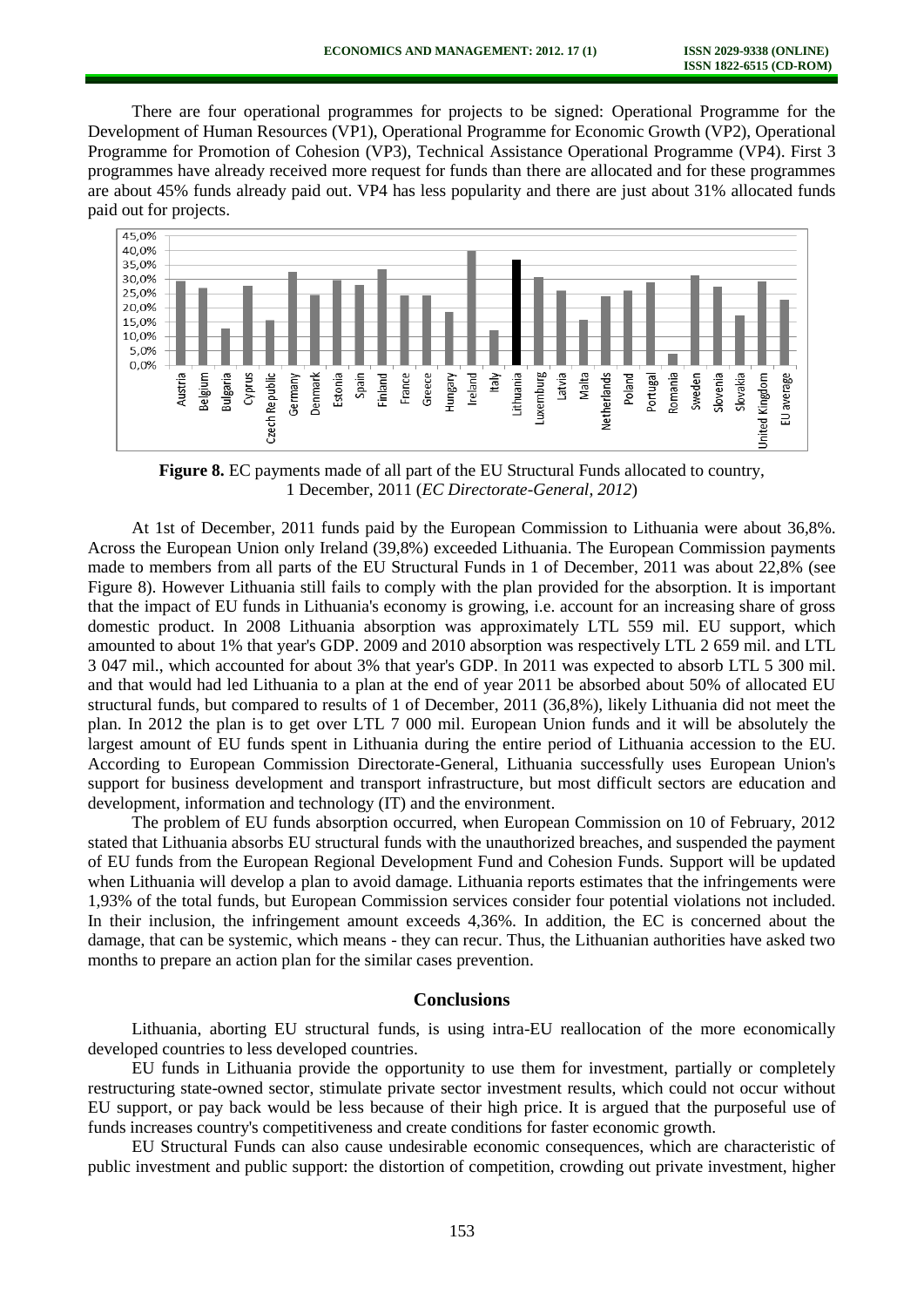prices, lower efficiency of budget funds, demotivation of private sector, resource referral to a non-productive activities and creation of preconditions for corruption and abuse.

Although the absorption of EU funds in Lithuania, compared with other EU countries is sufficiently fast, in the same time Lithuania lags behind the intended plan. It is necessary to have in mind the fact that in the coming years it is planned to absorb more funds. It is necessary to assess the risk that not all EU Structural Funds will be absorbed in a timely manner. In this case, in order to improve the absorption of EU funds, it should be reconsidered EU funds transfers between different measures of operational programs or priorities.

According to the statements about the potential benefits of EU assistance and the possible negative consequences of EU funds, EU funds reallocation also should achieve more benefits of development assistance, while at the same time should minimize the negative consequences of using EU funds.

Lithuania's economy has grown rapidly since joining the EU, in the same time allocating funds through the structural funds: compared with 2005 GDP grew throughout the year later, in 2010 Lithuania got one of the largest foreign direct investment flows in relation to GDP than other EU member, over the years changed trade relations with Russia – Lithuania diversified trade with other partners.

In 2009 Lithuania, as well as other Baltic States, survived economic crisis smoothest than other members. Today also, as the debt crisis has hit Europe, the Lithuanian government deficit is 7% of GDP, public debt accounts for about 39% of GDP. At the same time, EU member states such as Ireland, Greece, Italy, Portugal and other do not meet most of the Maastricht criteria. It is important while shaping the policy of Lithuanian economy rely on other members' experiences.

Review the absorption of EU funding priorities can be a tool to solve the most acute Lithuanian economic problems – youth unemployment, emigration, the uneven distribution of income and others.

#### **References**

- 1. Basile, R., Castellani, D. & Zanfei, A. (2007). Location choices of multinational firms in Europe: The role of EU cohesion policy. Journal of International Economics.
- 2. Cartwright, W.R. (2001). Multiple Linked 'Diamonds' and the International Competitiveness of Export-dependent Industries: The New Zealand experience. Management International Review, Vol. 33, 55-70.
- 3. Cho, D.S. (2004) From National Competitiveness to Bloc and Global Competitiveness. Competitiveness. Review, Vol. 8(1).
- 4. Creane, A. & Miyagiwa, K. (2007). Information and disclosure in strategic trade policy. Journal of International Economics.
- 5. Dalum, B., Laursen, K. & Verspagen, B. (1999). Does Specialization Matter for Growth? Industrial and Corporate Change, p. 88-268.
- 6. Dumčiuvienė, D. (2011). Economic development and cohesion policy as financial instrument // Economics and Managament - 2011: 16th international conference "Economics and Managament", April, 27-29th 2011 : program and reviewed abstract book. Brno: Brno University of Technology, 2011. ISBN 9788021442795. p. 55-56.
- 7. Eckel, C. (2007). Globalization and specialization. Journal of International Economics.
- 8. Farrell, M. (2004). Regional integration and cohesion—lessons from Spain and Ireland in the EU. Journal of Asian Economics, Volume 14, Issue 6, p.927-946.
- 9. Hall, R., & Smith, L. (2001). Competitiveness and Cohesion in EU Policies. Oxford University Press, p.108-146.
- 10. Hassler, J., Krusell, P., Storesletten, K. & Zilibotti, F. (2005). The dynamics of government. Journal of Monetary Economics, Volume 52, Issue 7, p. 1331-1358.
- 11. Katsaitis, O. & Doulos, D. (2009). The Impact of EU Structural Funds on FDI. Kyklos.
- 12. Krugman, P. (1994). Competitiveness: A dangerous Obsession. Foreign Affairs, Vol. 73 (2).
- 13. Krugman, P. (1996). Making Sense of Competitiveness Debate. International competitiveness. Review of Economic Policy, Vol. 12(3), 17-25.
- 14. Krugman, P. (2003). Rethinking International Trade. Cambridge: MA, MIT Press.
- 15. Kutan, A. M., & Yigi, T. M. (2007) European integration, productivity growth and real convergence. European Economic Review. Volume 51, Issue 6. p. 1370-1395.
- 16. Lietuvos laisvosios rinkos institutas. (2005). Europos Sąjungos struktūrinių fondų įtaka Lietuvos ekonomikai. Web page: www.lrinka.lt/uploads/files/dir15/12\_0.php
- 17. Lydeka, Z., & Gineitas, A. (1994). Verslo raida Lietuvoje. Inžinerinė ekonomika, Nr.5, p. 30-38.